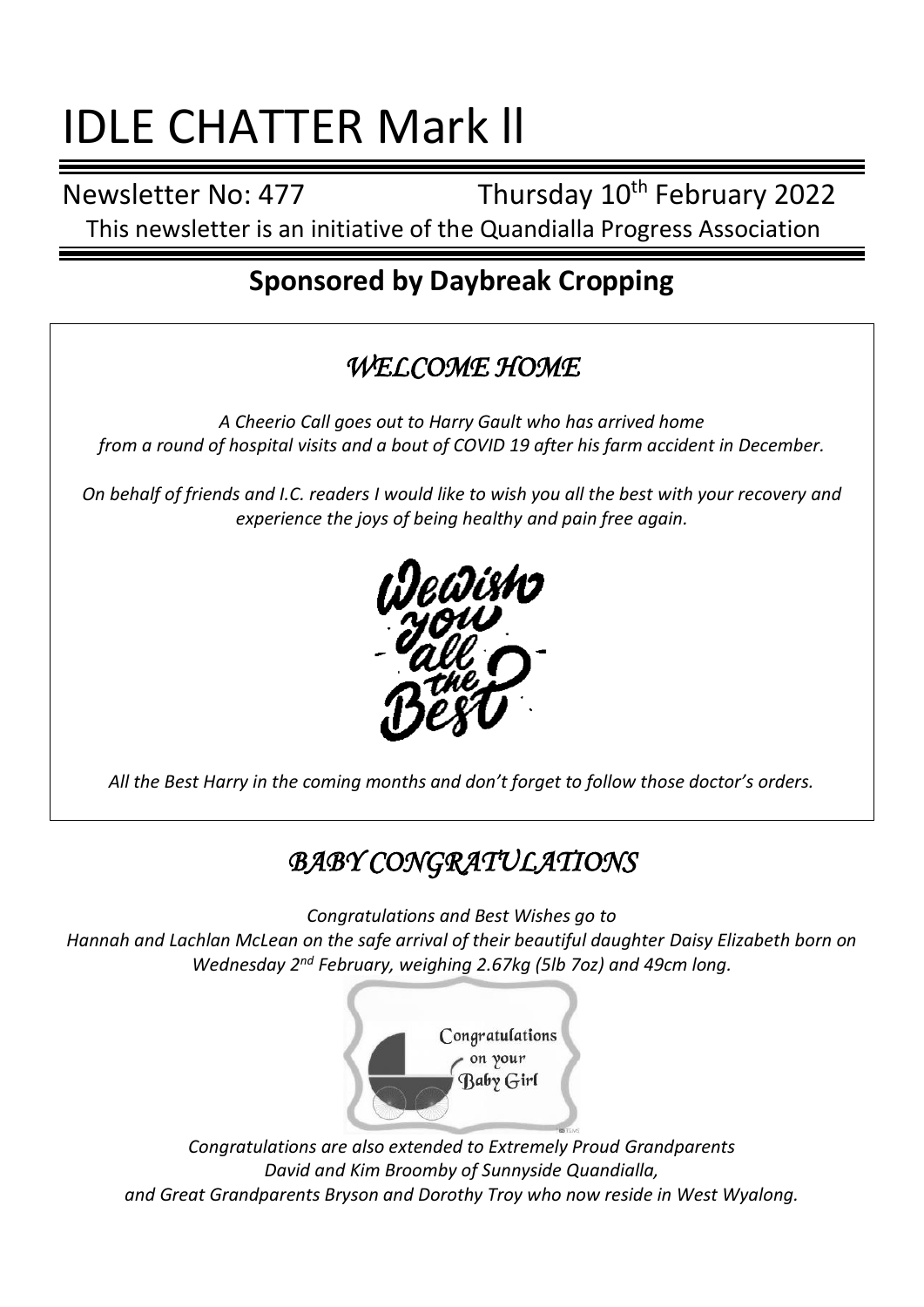## QUANDIALLA FRIDAY NIGHT JACKPOTS:

#### **Bland Hotel Joker Jackpot Draw ………**

The Joker Jackpot was not claimed and this week the jackpot will be \$460, and you have 6 chances to win a meat tray and a chance to choose the Joker Card.

#### **Quandialla Bowling Club Draws …………………..**

The Riverina Club Draw and Members Draw were not claimed last week so this Friday the Riverina Jackpot will be \$3000, and the Members Club Draw will jackpot to \$150.

Remember if your badge number is drawn for any of the jackpots.

YOU MUST BE AT THE CLUB to claim your prize when it is announced.

## *Good Luck Everyone*

### **QUANDIALLA SOLDIERS MEMORIAL HALL & PROGRESS ASSOCIATION**

The next General Meeting will be held on Wednesday 23 rd February at 7.30pm at the Bland Hotel Dining Room.

All Welcome

#### **BLAND HOTEL**

Open: 12 Midday – Monday to Saturday Meals available from the Bistro Lunch 12 to 2pm & Dinner 6.30pm to 8.30pm Dine In or Take Away & Don't Forget – Pizza Night on Wednesdays.



#### **GROCERIES AVAILABLE in QUANDIALLA at the BLAND HOTEL**

Fresh bread 3 x week Papers – Hot coffee!!!!!! Fruit / Veg & other necessities. Best meat pies (available frozen as well) & Car and Truck Batteries & Oil.

#### **QUANDIALLA BOWLING CLUB NEWS**

**Friday 11th February opening at 6pm** –

*Don't forget our Friday Night Meat Raffle and the Members Draw, Riverina Jackpot - \$3000 & Members Draw - \$150*

**Sunday 13th February opening at 10 am & CLOSING for LUNCH at 2pm Opening again at 3pm**  Sunday Papers available.

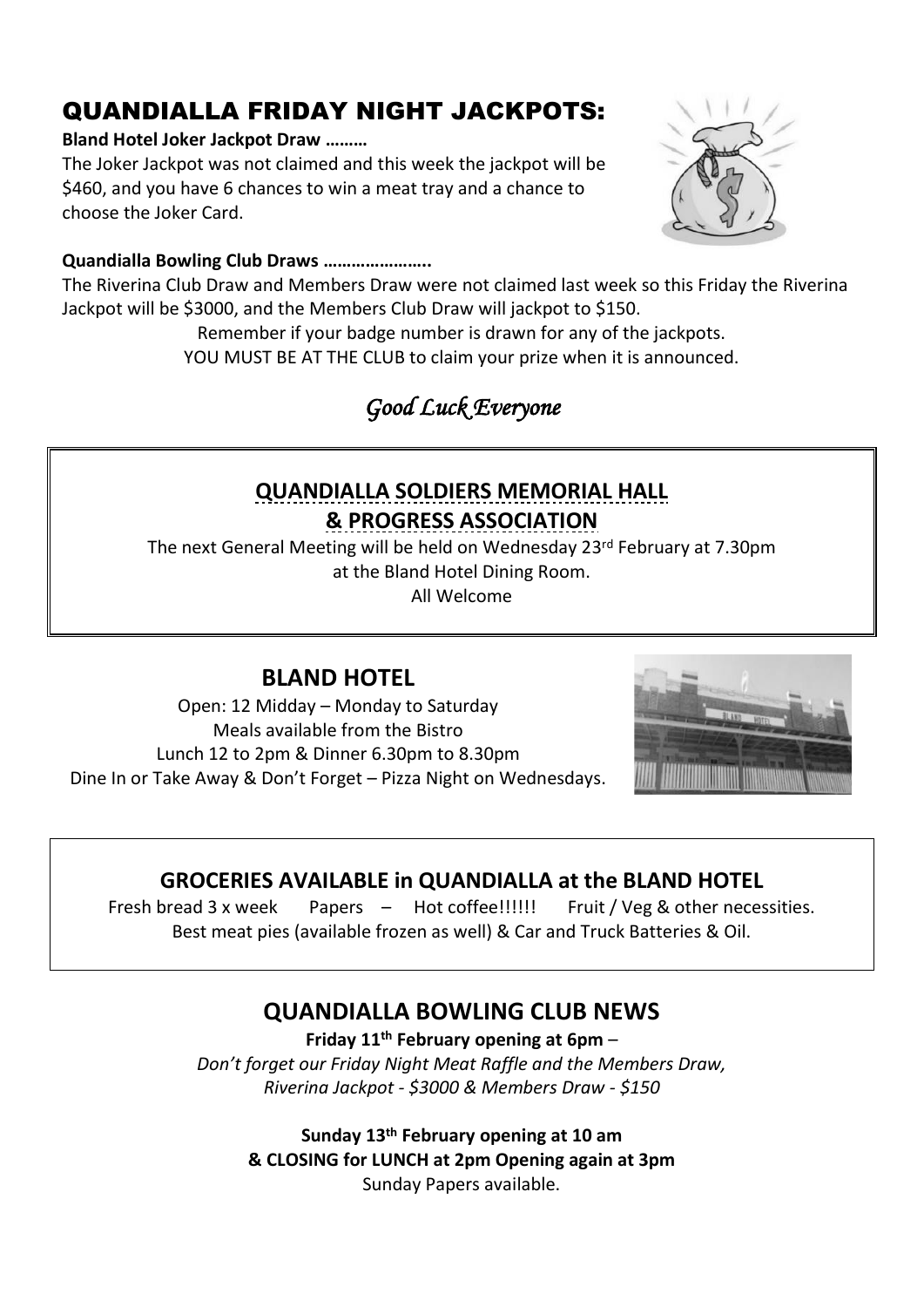# *News has arrived of a Surprise Wedding*



*Congratulations are extended to Priscilla Edgerton and Josh Langfield on surprising family and friends with their wedding. This special occasion happened at 4pm on Saturday 29th January 2022 at Young Showground Function Centre. Everyone in attendance witnessed Priscilla's brother Warwick giving her away. Priscilla's Aunty Hazel reported that a lovely time was had by all.*

*On behalf of IC Readers and friends from Quandialla we send best wishes and congratulations to the happy couple on tying the knot.*



**The Priestley / Smith Family have a Wedding to go to.** *John and I will be travelling to Wagga for the wedding on Saturday of our daughter Tammie and our soon to be son-in-law Troy. I know everyone will be wishing them both the very best on this special day.*

#### **SPECIAL BIRTHDAY WISHES to Yvonne Allen**

I love reporting the celebration of another milestone birthday especially for those lucky enough to celebrate 90 or 90 plus.



*Congratulations are extended to Yvonne Allen (nee Troth) who celebrated her 94th Birthday on Tuesday 8 th February. Yvonne enjoyed a lovely cake with family and friends in Mornington.*

On behalf of IC Readers and friends from Quandialla I would like to wish Yvonne all the Best Wishes and Belated Birthday Returns on reaching 94 years of age.

#### Mahon Family Book Launch

*An invitation is extended to I. C Readers who might be interested and would like to join the Mahon family at their book launch.* **Where:** *Bland Hotel* **When:** *Saturday 19th February 2022 at 12 noon.*

*If you would like to pop in and have a chat you would be most welcome.*